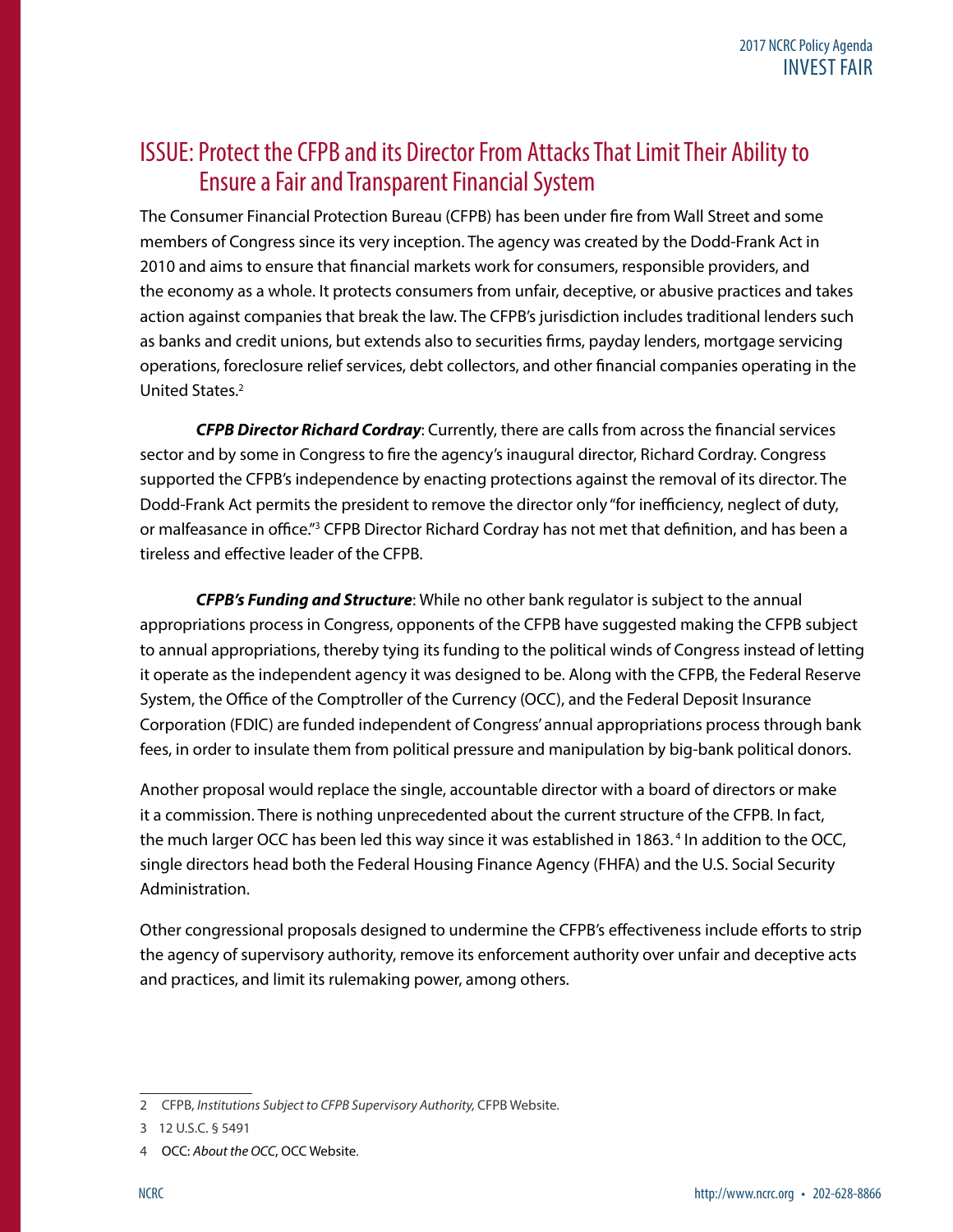There are multiple mechanisms already in existence to ensure the CFPB's accountability and transparency. The CFPB must report twice a year to Congress<sup>5</sup> – an obligation shared only with the Federal Reserve System. The Financial Stability Oversight Council (FSOC) has the authority to veto the CFPB's (and no other financial regulator's) rules.<sup>6</sup> The CFPB is also accountable to the independent Inspector General for the Federal Reserve System's Board of Governors and to the Government Accountability Office (GAO). The GAO, both on its own behalf and in response to congressional requests, has conducted oversight and audits of the CFPB on repeated occasions. Also, CFPB rules and enforcement actions can be and have been challenged in federal court.

*CFPB's Payday Lending Rule*: Among the rules that the CFPB is working to finalize is its proposed rule to better regulate high-cost consumer lending, including payday loans. The agency's payday lending rule is critical to addressing the rise in predatory lending seen following the financial crisis.



#### **Only 1 in 10 Americans View Payday Lenders Positively** Only 1 in 10 Americans View Payday Lenders Positively

Note: Respondents were read the following statement: "I'm going to read you the names of some types of financial institutions. For each, please just tell me if your opinion of that institution is very positive, somewhat positive, neutral, somewhat negative, or very negative." Results are based on 1,018 interviews. Data do not add to 100 percent because "don't know" and "refused" were omitted from this chart.

© 2015 The Pew Charitable Trusts

#### FIGURE 15. Source: The Pew Charitable Trust

<sup>2</sup> 5 Cutter, Stephanie. "Fact Check: The Real Reasons Republicans in Congress are Blocking Richard Cordray at CFPB." The White House. October 6, 2011.

<sup>6</sup> Financial Stability Oversight Council, *About FSOC*, FSOC Website, see https://www.treasury.gov/initiatives/fsoc/about/ Pages/default.aspx; Board of Governors of the Federal Reserve., *Is the Federal Reserve accountable to anyone?* see https:// www.federalreserve.gov/faqs/about\_12798.htm (June 17, 2011).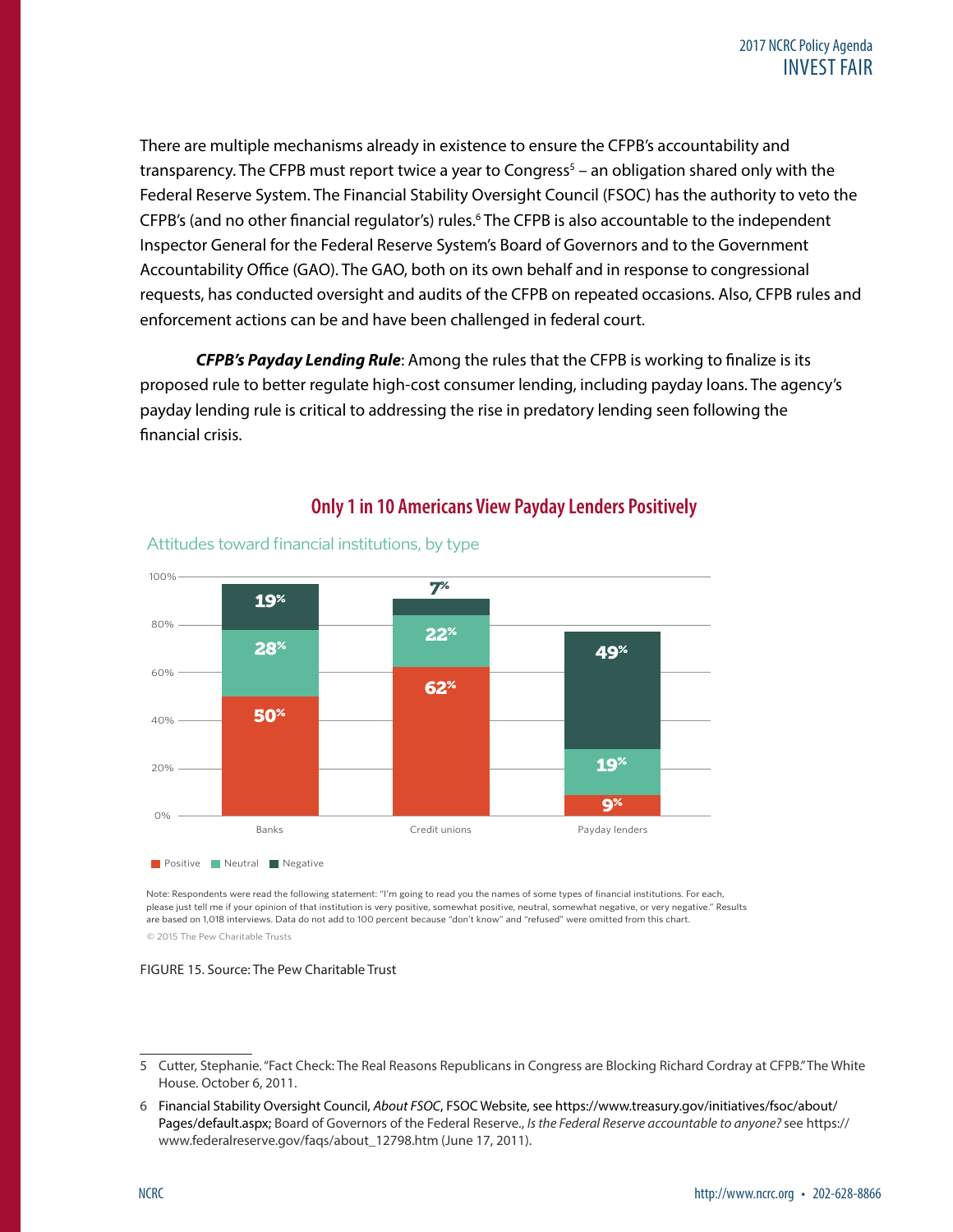## Who Can Act:

The U.S. Congress, the U.S. House of Representatives and U.S. Senate Appropriations and Budget **Committees** 

# NCRC's Position:

Congress should not attempt to weaken the power of this critical agency that has already done a great deal to protect consumers and create a safer financial system free from fraud and abuse.

NCRC opposes the Financial CHOICE Act 2.0, to be sponsored by Representative Jeb Hensarling (R-TX-4), Chairman of the House Financial Services Committee, and any similar proposal by Senator Mike Crapo (R-ID), Chairman of the Committee on Banking, Housing and Urban Affairs. The Financial CHOICE Act proposes a rollback of numerous critical provisions of the Dodd-Frank Act, including those related to the CPFB. NCRC also opposes various stand-alone bills seeking to undermine the agency, including: S. 370 (Sen. Ted Cruz (R-TX)); S. 387 (Sen. David Purdue (R-GA)); H.R. 1031 (Rep. John Ratcliffe (R-TX-4)); and H.R. 1018 (Rep. Scott DesJarlais (R-TN-4)).